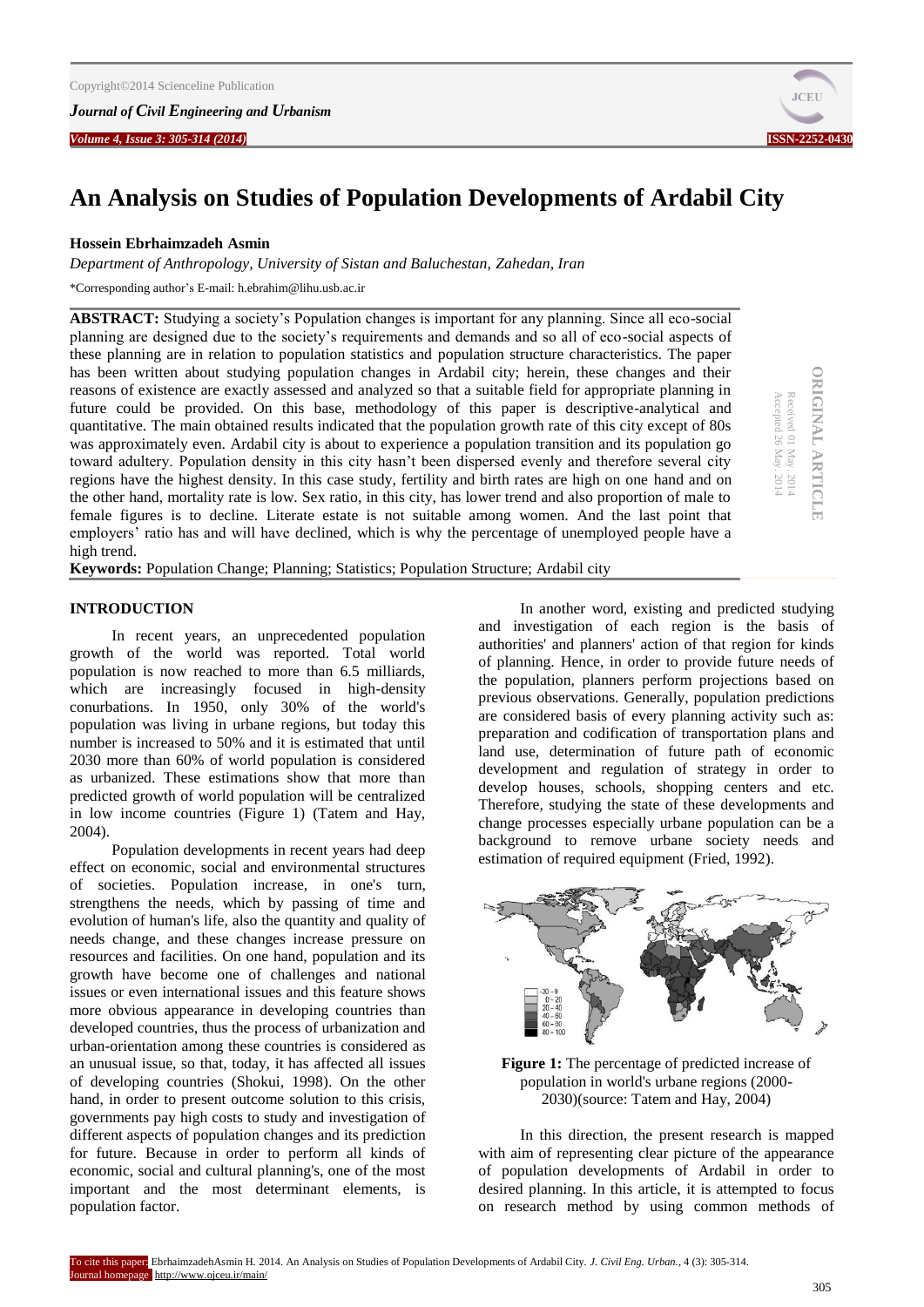population analysis and their prediction in this city so we can represent status quo of Ardabil city population and<br>its characteristics by investigating population its characteristics by investigating development process of the city from 1976 to 2011 and then we can predict and evaluate future process of city population (until 2021) by utilizing well-known and common used models of demographics.

#### **MATERIAL AND METHODS**

The present research method is of quantitative analytic and descriptive methods. In this research, first the results of all general census related to the city are extracted and categorized and then if necessary they are represented as tables, diagrams and various figures, and finally they are analyzed by using formulas and population models. In order to draw kinds of maps, ArcGis software and to provide and draw diagrams and tables related, Excel software and in order to analyze features and processes, population analysis and in order to population predictions until 2021 two models, linear population model and geometric population model,are used.

Based on this population studies were performed which are in three steps, as follow: (A) studying and recognizing the processes and past trends of the population, (B) recognition of population in status quo from sex and age combination point of view, (C) prediction of population raise in the future (Pour-Mohammadi, 1989).

# **Studying area**

Ardabil city is the capital of Ardabil province in north-east Azarbaijan and 38° north latitude and 48° and 2 minutes east longitude. This city is placed in west south of Caspian sea and between two mountains of "Sabalan and Baghro" and its height from sea is 1263 meters (Figure 2) (municipal website of Ardabil: www.eardabil.ir). Based on some historical reports, appellation of Ardabil is derived from two Avesta words "Arta" and "Ville" meaning "sacred city". Also, historians attribute the structure of the city to SasanianPhyruz. In all historical periods, Ardabil has continued to its evolution and growth like other important cities of Iran. But maybe the most important level in changes in development and growth of the city is related to contemporary times, so that today the total area of the city in its range is more than 6500 hectares. The population of this city in 2011 was about 485153 persons and the density of the city was 74 persons in a hectare and among Iran's cities it has the 17 urban ranking in urbanization population point of view. Now, this city has more than 35 districts and 3 urban areas (statistical calendar of Ardabil province, 130 and 1287, Statistical Center of Iran).

Generally topography or land non-smoothness in Ardabil city has two main types of plain lands and mountainous farmlands and by keeping distance toward around, the height particularly in west south regions of this city increases (a scope that Sabalan Mountains are placed). Generally the city and around of it are located on plain's sediments and young alluvial terraces and alluvial fans (design and plan consultant engineers, 1989). Amongst the most important river areas of this

city we can mention Balighlochai that has divided the city into two parts.



**Figure 2.** Geographical location of Ardabil City

# **The process of Ardabil's population in various statistical decades**

In most of population studies and social planning that somehow relates to the population, the number of population is particularly important. Since that the recognition of numeral changes of population is performed better in longitude and as the time is longer, the differences of numeral changes of population becomes more important and valuable (Zanjani, 1999). If we overlook the fluctuations of Ardabil population from Safavie extinction to early 1300 of solar year, population growth rate of this city is significant after solar year of 1300 (1921 A.D). So that this city experience a growth equal to 2.4 percent from 1956 to 1966 that in the next decade the rate reaches to 5.7 and in 1989 it reaches to its peak means 6.23. But in years between 1986 to 2006, because of population decrease policies this process is decrease to 5 percent and finally in 2011 the mentioned rate reaches to 2.5 with a little increase (Table 1 and Figure 3).

During 50s and 70s the percentage of urbanized population of Ardabil was static. But after 1991s, because of increasing population share of other cities of the province, the percentage of urbanization of Ardabil city is decreased and descends to 38% in 2011 (Table 2).

**Table 1.** The population of Ardabil city in various statistical years and their growth rate

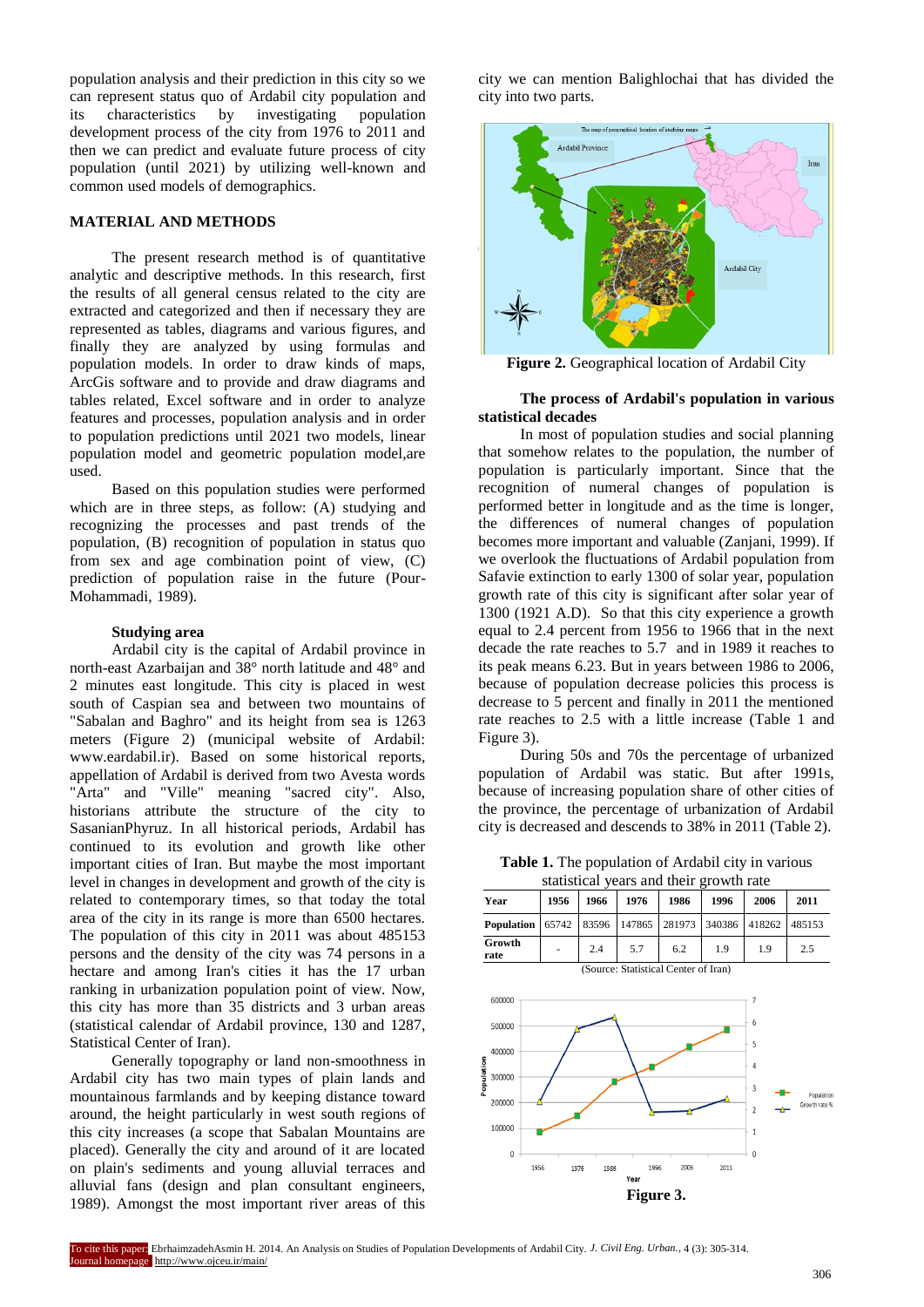**Table 2:** The percentage of urbanized population of Ardabil to total population of urbanized province

| Year                                                                         | 1956  | 1966   | 1976   | 1986   | 1996   | 2006   | 2011    |
|------------------------------------------------------------------------------|-------|--------|--------|--------|--------|--------|---------|
| The population of total province                                             | 95208 | 127875 | 218119 | 440030 | 577231 | 715597 | 1248488 |
| The population of Ardabil city                                               | 65742 | 83596  | 147865 | 281973 | 340386 | 418262 | 485153  |
| The percentage of urbanized population of<br>Ardabil to the total population | 69%   | 65%    | 67%    | 64%    | 58%    | 51%    | %38     |

Source: 1- Statistical Center of Iran, 2- statistical calendars of Ardabil Province, 2011-2011

| Year            | 1956  | 1966  | 1976  | 1986  | 1996  | 2006  | 2011  |
|-----------------|-------|-------|-------|-------|-------|-------|-------|
| Ardabil         | 103.3 | 109.7 | 111.1 | 108.3 | 105.3 | 106.2 | 103.3 |
| Entire country  | 102   | 107.3 | 106.1 | 105   | 103.3 | 103.5 | 102   |
|                 |       |       |       |       |       |       |       |
| Main age groups | 1956  | 1966  | 1976  | 1986  | 1996  | 2006  | 2011  |
| $0 - 14$        | 41.6  | 47.9  | 47.4  | 46.3  | 46.3  | 28.9  | 23    |
| $15-64$         | 52.8  | 47.9  | 49.3  | 51.2  | 51.2  | 69    | 72    |
| $+65$           | 3.6   | 4.2   | 3.2   | 2.5   | 2.5   | 2     | 5     |

## **Gender and age combination of Ardabil city population**

• Sex combination of the population

As we know, population structure is composed of two sexes; male and female and the literature of demographics says the male to female ratio as sex ratio. Like growth rate of Ardabil population, also sex rate of this city was fluctuating in various decades. So that sex ratio of the city in 1966 was equal to 109.7 that during ups and downs this number in 2011 has reached to 103.3. According to table 3, first sex ratio of studying scope to the total regions of statistic is more than its natural number meaning 105 male per 100 female, due to some reasons, second these numbers show that this rate in Ardabil continuously during various statistics was more than its number in entire country. As a result of these elements the natural parallel between these two sexes is destructed by male interest and caused the increase sex ratio.

• Age combination of the population

As Table 4 illustrates, Ardabil city is experiencing population transient and age structure is relatively young but it is transferring. Comparison of population distribution in main age groups in 1986 and 2011 clearly reveals that in various statistical years under 15 year old share of the population is decreased and is added to other main age groups. Therefore, this population is toward senescence that this does not have a factor except governmental policy effect in family planning and the decrease of family population in recent decades. As a result, this issue attracts urban planners to the needs of these ages.

One of the most important demographic features of a population is its age-sex structure which effect on needs of a society and also on its work force. Therefore it is associated with important political meanings (Warf, 2006). Usually, the age-sex structure of a region is expressed and summarized through age pyramid. Therefore in order to summarize age-sex structure of Ardabil, this pyramid is used. By viewing age pyramid of Ardabil city (Figure 4) it is suddenly occurs to the mind that because of government population policies and promotion of person's awareness level and the decrease of bearings in previous decades, principle of this pyramid has become smaller than previous decades and in turn the width of the middle of the pyramid is increased. It means that the population of this city is toward middle age.



**Figure 4:** Age pyramid of Ardabil city population in 2011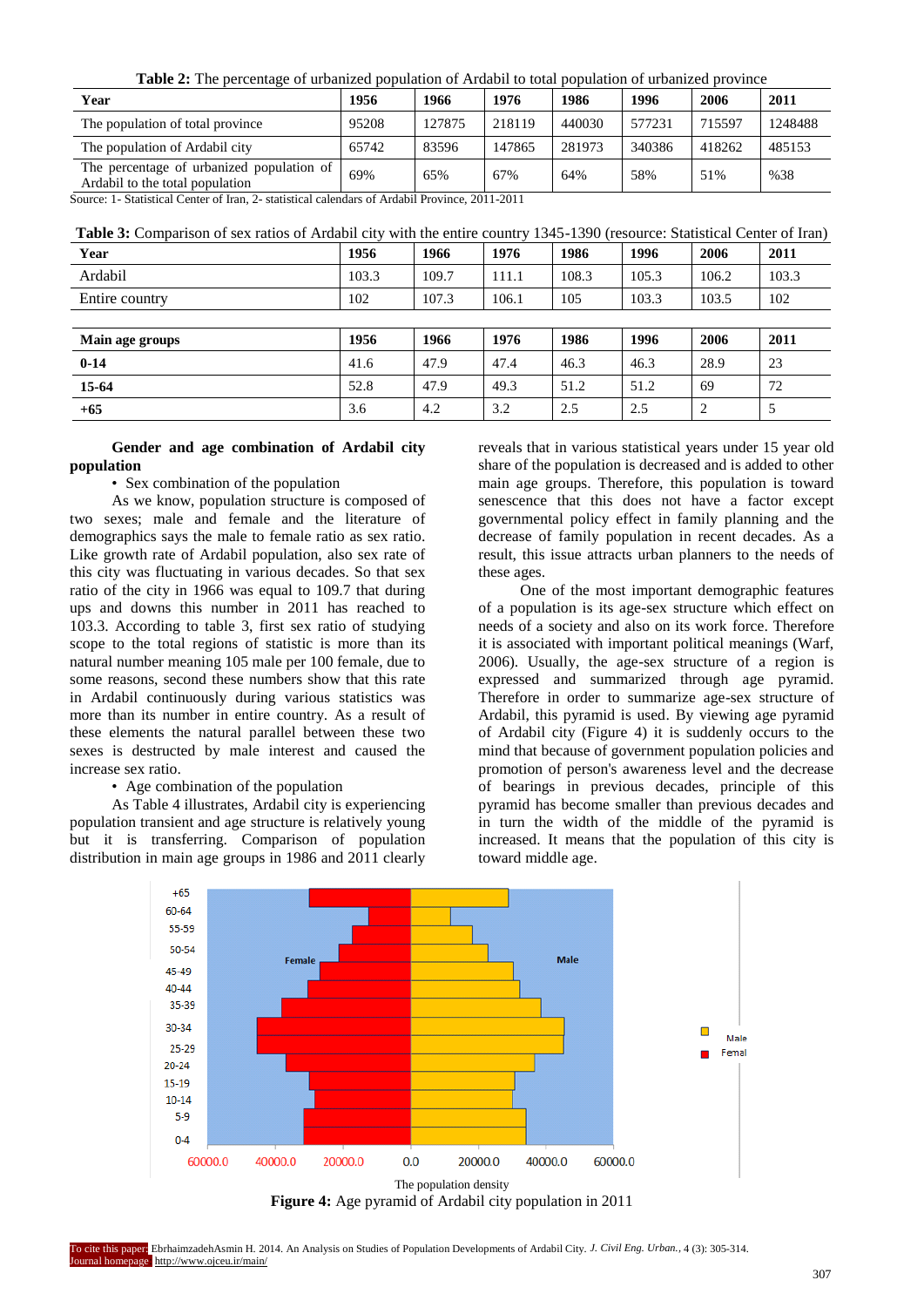# • The population density in Ardabil city

One of other indexes of demographics is the study of population density in the city. Population density consists of population ratio to the region area (Razavian, 2002) and or:

$$
Dr = \frac{P}{S}
$$

According to the performed calculations, population density of Ardabil City had ascending process in recent decades, so that population density in 1996 and 1385 was increased 52 and 65 persons per hectare, respectively (Statistical calendar of Ardabil province, 2006 and 1999).

• Population density in population regions in triple areas of Ardabil city

Now, Ardabil city is divided into 3 urbane regions and 7 big districts with its sub-districts and 227 population area and more than 5 thousands population blocks from physical divisions point of view (figure 5).

Generally, population density of the city is in high level and also every year population density is increased. In order to illustrate population in triple areas, by consideration of population statistic in each urban block, population density of the city during 1996 and 2006 in each of urban regions is illustrated as figure 6.

As it is obvious in population density maps of Ardabil city in 1996 and 2006, the most population density in each decade of those regions is region 2 of Ardabil. Especially population density increases by progression to city center and the least population density relates to districts in region 1 of Ardabil. Another point about population density in Ardabil city is that in recent decades constructed towns in south of the city have accepted high population density, despite remoteness from city center. Because these towns (Sabalan, Karshenasan towns, etc.) are located in region 2, so the scale of population density balance in city regions is heavier region 2.



**Figure 5:** The map of triple Areas, Blocks and population regions of Ardabil city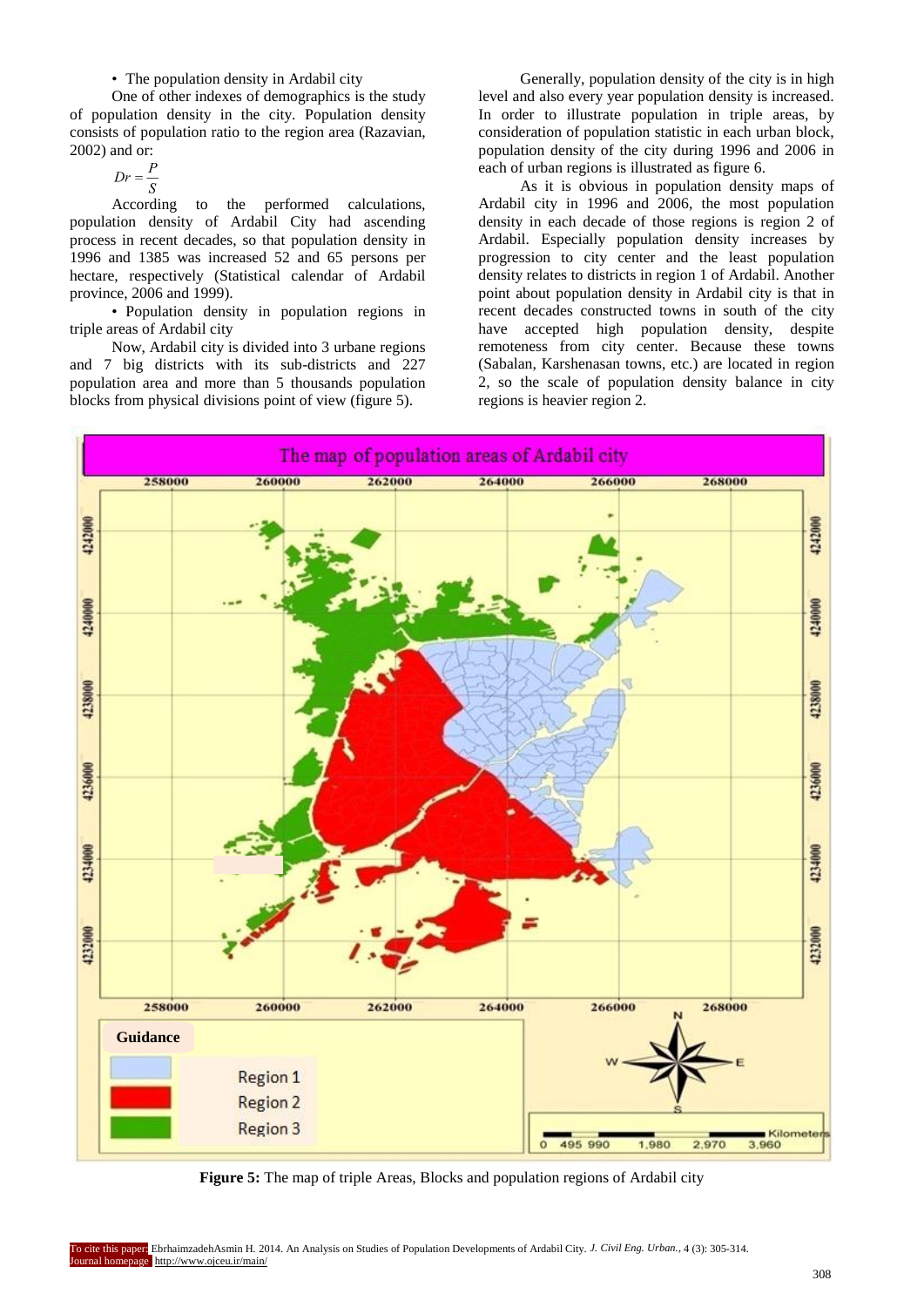

**Figure 6:** The map of population density of Ardabil city in 1996

## **Literacy level of the population**

As figure 7 reveals, of total population of Ardabil in 1390, totally 47% of males and 43% of females are literate and 3.05% of males and 6.95% of females are illiterate. Totally we can say that more than 90% of the population is literate and male education condition is better than females in this city. Maybe this condition can be attributed to traditional beliefs of families in the city based on non-education of girls or their education until an especial age. However, surly by passing the time and changing of people attitudes to girls' education this ratio will be changed.

### **Population employment condition**

Economic elements compose the main background of emerging and development of population unites. In theoretical surveys, the importance of economic elements and the necessity of performing urban studies and its link to other categories of urban development have been accepted, undoubtedly. The aim of performing economic studies is to recognize structure and the present abilities and potentials of urbane economy, investigation of the effect of this structure on physical formation of the city in the past and future, providence of economic-social situation and finally determination of the way of effect of economic transformations on the physical formation and development of the city (Rafiee, 1988).

Therefore based on the last country census, Ardabil population in 2011 was about 485153 persons that from this number, 29.94% composes active population and 88.90% are employed and 11.9% are unemployed (The final results of comparative census of population and housing of Ardabil province, 2011). It is predicted that from 513452 persons of Ardabil city population in 2016, about 205380 persons equal to 39.9% compose the active population that of this number, about 80% meaning 164304 persons are employed and the remained 2% meaning 41076 persons are unemployed.

Based on existing statistics, totally 166981 employed persons are working in Ardabil city that of this number 29.46% are in agricultural segment, 25.22% in mining and industry and 44.32% in services (Figure 8) (Statistical Calendar of Ardabil province. 2001).

Of total 166981 employed persons in Ardabil city, 100188 persons equal to 60% are employed in Ardabil that of this numbers more than 60% are employed in city service segment and 15% employed belongs to mining and industry segment and 25% are agricultural employed persons (Figure 9).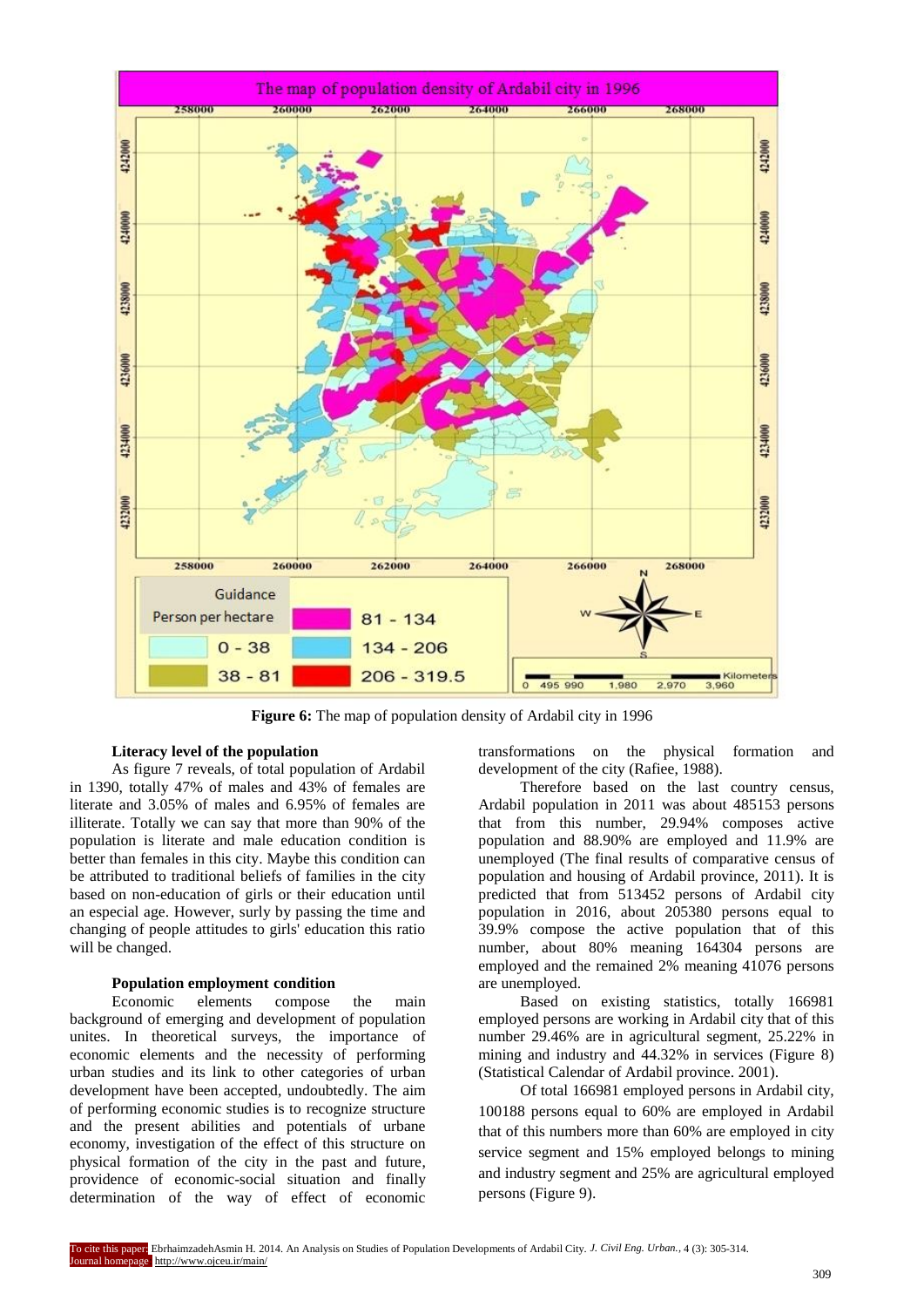

**Figure 8.** Distribution of employed population of Ardabil province in three segments of economic activities



**Figure 9.** Employed population distribution of Ardabil city in three segments of economic activities

Critical Quadruple events or effective elements on population growth of Ardabil city

• The process of fertility development in Ardabil city

Ardabil province is in high fertility level due to its own especial social and cultural conditions. Planning data have estimated the measurement of population growth of general rate of country's births in 1973-1976 equal to 418 thousands. This number is estimated 42 thousands after modification and weighting in Ardabil. Stopping family planning after Islamic revolution was associated with fertility increase. This regulation was true in Ardabil too. The estimations reveal that in 1986 the birth rate in Ardabil city was 34 thousand that is natural in fertility. We should notice that probably fertility in Ardabil in early years of 80s was more than 1981. From 1981 to 1986 decrease of fertility process was low in entire country and this city. From raw data in 1986 the fertility rate of urban females of Ardabil

province was 4.24 and they had total fertility of 3.03. Based on census data in 1991, females' fertility of this province was 4.12 and the fertility was calculated 3.02 and for the year 2006 the fertility of females of Ardabil city was calculated 3.01 and for the year 2011 this number reaches to 3.15 (design and plan consultant engineers, 1989).

• The process of death level and life expectancy in Ardabil city

Based on statistics of 1996, the death of zero year old females in Ardabil in 1996 was about 39.2 per thousands, the death of 0-4 year old females was 25 per thousand and life expectancy of females in birth was equal 67.9. Corresponding numbers for 2006 was 42.8 per thousand, 13 per thousand and 72.5 years, respectively. Statistics reveal that the death of zero year old males in in 1996 was about 44.9 per thousands, the death of 0-4 year old males was 27 per thousand and life expectancy of males was equal 65.4. Table of lifetime in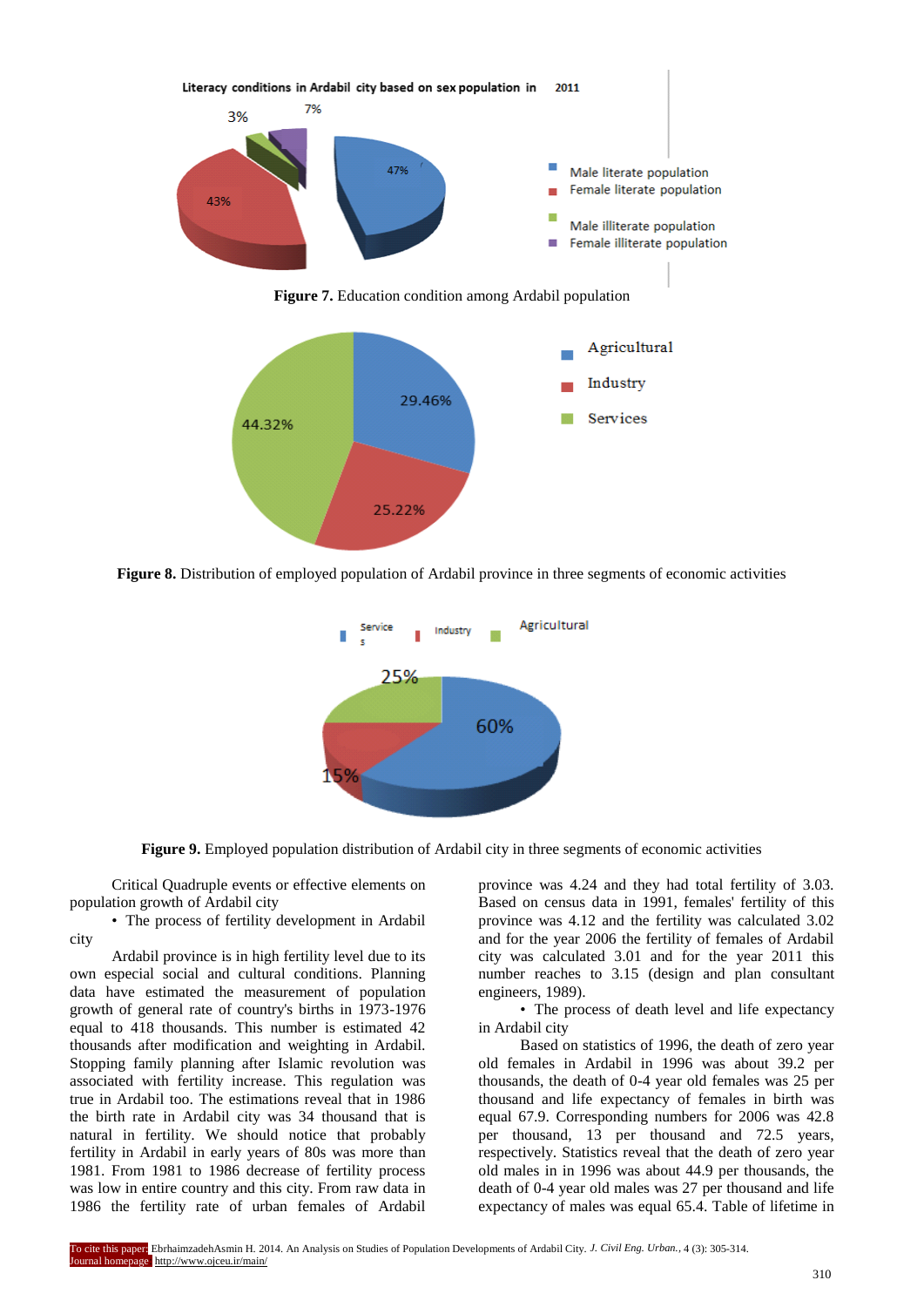1385 shows the numbers corresponding to above numbers as follow: death of zero year olds 30.9 per thousand, death under 5 year olds is 18.5 per thousand and life expectancy is about 68.5 years, these numbers for 1390 are 272.2 per thousand, 14.3 per thousands and life expectancy is about 70 years, respectively.

By comparing death rate of Ardabil city with other cities of the country we can conclude that Ardabil is in desired level from health developments but this point should be noted that it still is far away from global standards.

• Developments of emigration in Ardabil city

Migration is an important population element which is effective of population weight of regions and influence employment areas, marriage and age situations of the regions. Based on country census of emigrants who migrated in provinces of the country from 2006 to 1996 is estimated equal to 404744 that the most numbers of emigrations are related to Tehran, East Azarbaijan and the least numbers are related to Yazd and South Khorasan, and the provinces that had the most emigrants were: Tehran, Yazd and Qom. An interesting point is that the provinces that send the most emigrants are: Kermanshah (first ranking) and Ardabil (second ranking). We can say that one of the reasons that Ardabil sends emigrants is because of lack of industry installations and hence employment rate is low among youth especially educated people in this province. Therefore one of durable development basis has undesired condition that must be paid attention by economic planners in the province and country.

Based on census of 1996 totally 42007 persons were entered to Ardabil city from other points of the country and other points of the province, in this time totally 59 persons who was born in foreign countries entered the city (design and plan consultant engineers, 1989).

• Recorded marriages in Ardabil city

One of other studied population indexes in critical quadruple situations are recorded marriages. Based on existing numbers in table 5 the share of Ardabil province of recorded marriages of 1986 to 2009 are 7909, 10123, 16120 and 18615 recorded marriages, respectively that of these recorded marriages in the province, the share of Ardabil city is 4315, 6783, 9060 and 1035 marriage, respectively. As we can see the rate of recorded marriages in Ardabil city in various decades finds an ascending process that allocated to itself a half of recorded marriages in comparison to the entire province.

**Table 5.** The comparison of recorded marriages in Ardabil city with the province and the entire country  $1096.2000$ 

| Year                | 1986   | 1996   | 2006   | 2009   |
|---------------------|--------|--------|--------|--------|
| Entire<br>country   | 340342 | 479263 | 778291 | 890208 |
| Ardabil<br>province | 7609   | 10123  | 16120  | 18615  |
| Ardabil<br>city     | 4315   | 6782   | 9060   | 1035   |

Source: The Registry Office Ardebil, Informatics Center

# **Prediction of population of Ardabil city**

Planning for future needs is somehow requiring performing predictions based on past observations. Generally, population predictions are basis of many planning activities such as land planning and transportation planning, determination in order to future economic development and providing strategies in order to building shopping centers, schools and housing. Predictions and population estimations often are central part of comprehensive plans and future perspectives of the locations.

In scientific literature of demographics there are various models in order to people prediction that the most important models are linear population model, logistic model, prabolistic population model. With this introduction and according to existing population statistics from Ardabil city, we will use two linear and geometric models to predict and compare Ardabil city population for all future decade (until 2021).

First Scenario: Prediction of Ardabil city population by using linear model

Linear model of population is used widely due to its being understandable and calculation ease. The general form of this equation is as follow:

$$
Pop_n = a + T_n \cdot \beta
$$
  
Where

 $Pop_{n}$  = estimated population in the known year n  $a=$  coordinate ax of linear regression model

 $\beta$  = the coefficient of linear regression model

 $T_{n}$  = index number for year n

The main hypothesis of this model is based on being direct linear, meaning population growth follows a linear pattern, which means that the population will grow with similar people in each consecutive year which is expressed with gradient (same resource). In order to predict the population of Ardabil City with abovementioned formula, first we obtain gradient coefficient and the coordinate ax related number. Hence we organize table of calculation of linear process of predicting Ardabil city population for years of 1996 to 2011 (Table 6).

In order to control the accuracy of performed calculations, as we can see in the following table, total deviations of averages should be zero. Now we put the obtained values of the above table in the following formula of gradient and coordinate ax of our model:

$$
\hat{\beta} = \frac{\sum (Pop - \overline{Pop}) \cdot (T - \overline{T})}{\sum (T - \overline{T})} = \frac{\sum P \cdot t}{\sum^{i^2}}
$$
  

$$
\hat{\beta} = \frac{1067750}{110} = 9707
$$
  
Gradient Coefficient

$$
\stackrel{\wedge}{a} = \overline{Pop} - \stackrel{\wedge}{\beta} \cdot \overline{T}
$$

Coordinate ax of regression line

$$
\hat{a} = 422427 - (9707 \times 6) = 364185
$$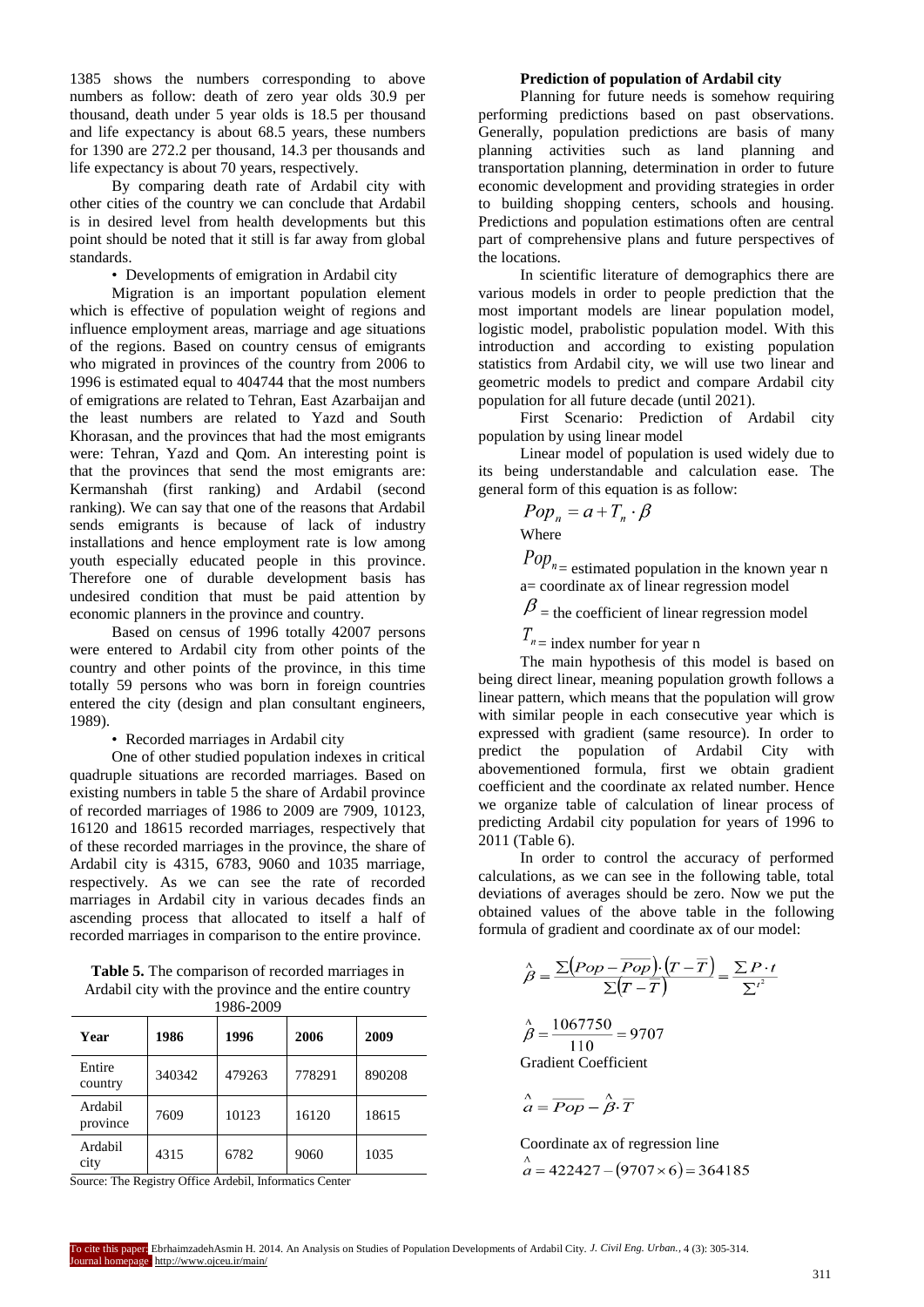**Table 6.** Calculations related to linear process of Ardabil city population

| $t^2$                                                | Vector multiplied<br>p.t                                                                              | The deviation of<br>index numbers            | Deviation of main<br>values of<br>population P                                                        | Observed population<br>(PoP)                                                                               | Index numbers<br>(T)                    | Corresponding years                                                                  |
|------------------------------------------------------|-------------------------------------------------------------------------------------------------------|----------------------------------------------|-------------------------------------------------------------------------------------------------------|------------------------------------------------------------------------------------------------------------|-----------------------------------------|--------------------------------------------------------------------------------------|
| 25<br>16<br>9<br>4<br>$\Omega$<br>4<br>9<br>16<br>25 | 215515<br>141264<br>82584<br>39428<br>11953<br>$\Omega$<br>3622<br>22888<br>57594<br>179272<br>313630 | $5-$<br>4-<br>$3-$<br>$-2$<br>$-1$<br>4<br>5 | 43103-<br>35316-<br>27528-<br>19741-<br>11953-<br>$-4165$<br>3622<br>11444<br>19198<br>44818<br>62726 | 379324<br>387111<br>394899<br>402686<br>410474<br>418262<br>426049<br>433871<br>441625<br>467245<br>485153 | 4<br>5<br>6<br>8<br>9<br>10<br>11       | 2010<br>2002<br>2003<br>2004<br>2005<br>2006<br>2007<br>2008<br>2009<br>2010<br>2011 |
| $\Sigma = 110$                                       | $\Sigma = 1067750$                                                                                    | $\Sigma = 0$                                 | $\Sigma = 0$                                                                                          | $\Sigma = 4646699$                                                                                         | $\Sigma = 66$<br>$\overline{T}$<br>$=6$ |                                                                                      |

As a result by entering the results of obtained parameters in the general formula of linear model of Ardabil population growth, our estimated model becomes as follow:

$$
Pop_n = \stackrel{\wedge}{a} + \stackrel{\wedge}{\beta} \cdot T
$$

$$
Pop_n = 364185 + 9707 \cdot T
$$

Therefore, by using approximate index values and linear model of estimated population of Ardabil city, the population of Ardabil city for future years is calculated

as follow:<br>  $Pop<sub>2012</sub> = 364185 + 9707 \times (12) = 480669$  $Pop_{2013} = 364185 + 9707 \times (13) = 490376$  $Pop_{2014} = 364185 + 9707 \times (14) = 500083$  $Pop_{2015} = 364185 + 9707 \times (15) = 509790$  $Pop_{2016} = 364185 + 9707 \times (16) = 519497$  $Pop_{2017} = 364185 + 9707 \times (17) = 529238$  $Pop_{2018} = 364185 + 9707 \times (18) = 538911$  $Pop_{2019} = 364185 + 9707 \times (19) = 548618$  $Pop_{2020} = 364185 + 9707 \times (20) = 558325$  $Pop_{2021} = 364185 + 9707 \times (21) = 568032$ 

The diagram of linear model of the population is illustrated through matching a direct line with observed population data, as it is shown in Figure 10, by using linear process of observed population, population predictions of Ardabil city are coincident on this line.

Figure 10: Linear model of predicting of Ardabil population for 13400

Second Scenario, predicting Ardabil city population by using geometric model of population

Geometric model of population needs an extra level to be able to use "least square" criterion to estimate two parameters. This is realized through using logarithm:

$$
Pop_n = a \cdot \beta^{1n}
$$
  
\n
$$
\log (Pop_n) = \log(a \cdot \beta^{7n})
$$
  
\n
$$
\log (Pop_n) = \log(a) + \log(\beta) \cdot Tn
$$

In order to predict Ardabil city population, like the previous model, organize the calculation table related to geometric curve for Ardabil city population so our two un-known parameters become known (Table 7). The only difference of calculation table of geometric model with its linear model is that here we have to obtain logarithm values of the observed population too:

**Table 7.** Calculation related to geometric model of predicting Ardabil city population

| Deviation of values' average<br>log(p)<br>t Index values | Required multiplied<br>$\log (Pop) \log (p) \times t^{-2}$ |  |  |  |
|----------------------------------------------------------|------------------------------------------------------------|--|--|--|
| $0.04 -$<br>5-                                           | 25<br>0.2<br>5.57                                          |  |  |  |
| $4-$<br>$0.03 -$                                         | 0.12<br>16<br>5.58                                         |  |  |  |
| $3-$<br>$0.02 -$                                         | 0.06<br>9<br>5.59                                          |  |  |  |
| $0.02 -$                                                 | 5.60<br>4<br>$\Omega$                                      |  |  |  |
| $0.008 -$<br>$1-$                                        | 0.008<br>1<br>5.61                                         |  |  |  |
| 0.01<br>0                                                | 5.62<br>0<br>0                                             |  |  |  |
| 0.01<br>1                                                | 0.01<br>5.62<br>1                                          |  |  |  |
| 0.02<br>$\mathfrak{D}$                                   | 0.04<br>5.63<br>4                                          |  |  |  |
| 0.033                                                    | 9<br>0.06<br>5.64                                          |  |  |  |
| 0.05<br>4                                                | 16<br>0.2<br>5.66                                          |  |  |  |
| 0.07<br>5                                                | 25<br>0.35 5.68                                            |  |  |  |
|                                                          | $1.04 = \sum$<br>$61.8 = \sum 110$                         |  |  |  |
| $= 0$                                                    | $p = 5.61$                                                 |  |  |  |

Now according to the related table coefficients of the geometric model are calculated as follow:

$$
\log\left(\begin{array}{c}\n\hat{\beta}\n\end{array}\right) = \frac{\sum \log\left(\begin{array}{c} P \end{array}\right) \cdot t}{\sum^{i^2}} = \frac{1.04}{110} = 0.0094
$$
\n
$$
\frac{\log\left(\begin{array}{c} \hat{\alpha} \end{array}\right) = \log\left(\begin{array}{c} \overline{Pop} \end{array}\right) - \log\left(\begin{array}{c} \hat{\beta} \end{array}\right) \overline{T}}{= 5.61 - 0.0094, 6 = 5.56}
$$

Now by using estimated regression coefficients, we are able to extend the geometric model of Ardabil city population based on observed data as follow:

 $\log(Pop_n) = 5.56 + 0.0094 \cdot T_n$ 

We can see that estimated population model for Ardabil city is still logarithmic. However we can use this model in order to predicting population of Ardabil city in future years. Before focusing on population predictions, we should turn estimated population values through antilogarithm, or reverse logarithm performance, to its previous mode. As we can see in the following items the results do not have any meaning for planning goals. However, we use logarithmic base of 10 and then perform the population prediction by obtaining reverse logarithm or antilogarithm. Therefore, Ardabil city population in the form of this model for future years is predicted as follow: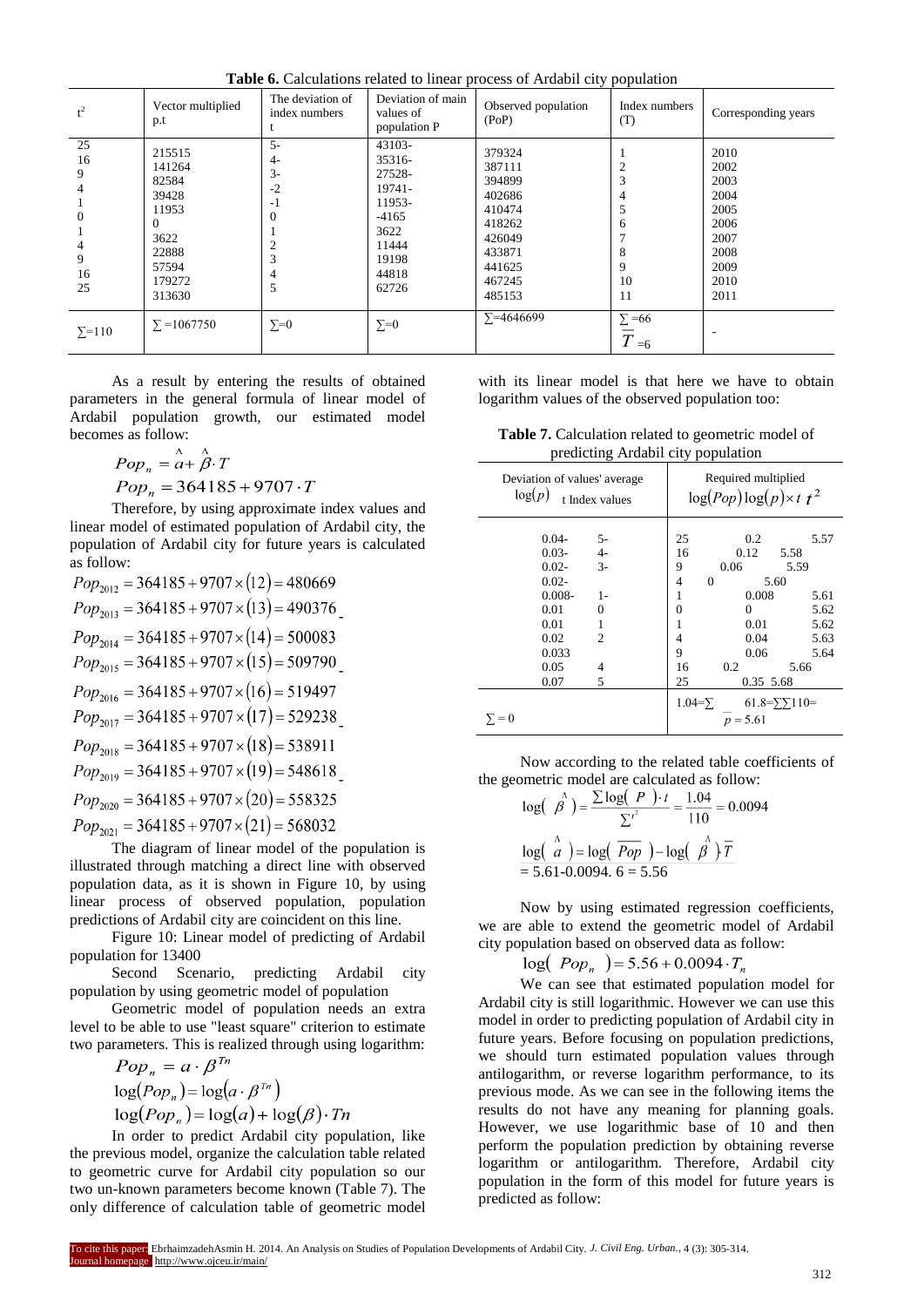| $log(Pop_{2012})$ = 5.56 + 0.0094 × 12 = 5.67 $\Rightarrow$ 10 <sup>5.67</sup> = 467735 |
|-----------------------------------------------------------------------------------------|
| $log(Pop_{2013}) = 5.56 + 0.0094 \times 13 = 5.68 \Rightarrow 10^{5.68} = 478630$       |
| $log(Pop_{2014}) = 5.56 + 0.0094 \times 14 = 5.69 \Rightarrow 10^{5.69} = 489778$       |
| $log(Pop_{2015})$ = 5.56 + 0.0094 × 15 = 5.70 $\Rightarrow$ 10 <sup>5.70</sup> = 501188 |
| $log(Pop_{2016}) = 5.56 + 0.0094 \times 16 = 5.71 \Rightarrow 10^{5.71} = 512861$       |
| $log(Pop_{2017}) = 5.56 + 0.0094 \times 17 = 5.71 \Rightarrow 10^{5.71} = 512861$       |
| $log(Pop_{2018}) = 5.56 + 0.0094 \times 18 = 5.72 \Rightarrow 10^{5.72} = 524807$       |
| $log(Pop_{2019}) = 5.56 + 0.0094 \times 19 = 5.73 \Rightarrow 10^{5.73} = 537032$       |
| $log(Pop_{2020})$ = 5.56 + 0.0094 × 20 = 5.74 $\Rightarrow$ 10 <sup>5.74</sup> = 549541 |
| $log(Pop_{2021})$ = 5.56 + 0.0094 × 21 = 5.75 $\Rightarrow$ 10 <sup>5.75</sup> = 562341 |
|                                                                                         |

Population prediction Geometric models assume decrease and increase of population in a fix growth. About Ardabil city, according to simplified formula of

$$
r = \frac{Pop_{n+1} - Pop_n}{Pop_n}
$$
 growth rate (

In order to compare these two scenarios and choosing one of these models, linear curve of these two models is drawn as following diagram (Figure 11). As we can see in linear mode, population growth of the city is direct linear and following a certain pattern which means population growth in various periods is fixed regardless the entire population, while population growth in geometric model does not follow a certain pattern. Hence population increase depends on population size. Therefore geometric model is more appropriate for predicting population of Ardabil city.



2.4%.

Figure 11: The comparison of the curve of linear model and geometric model of predicting Ardabil city population

# **CONCLUSION**

Generally, studying and recognizing the process of developments of a population and getting familiar with changes and features of that population, help planners and authorities toward providing and evaluation of kinds of economic-social plans. Because these kinds of information are important sources to fairly distribute sources and facilities in a society.

The results of investigations reveal that the process of population growth of Ardabil city had an ascending process like the growth of country's population in 1360s, but in the next periods this increase in growth rate is turned to its natural mode, which this reveals the increase in people awareness and applying population policies from government. Also existing statistics show that more than 50% of total urbanized populations of the province are located in this city and gradually by the increase of emigrations from around villages and small towns this number will be increased. Also Ardabil city is experiencing population transient and age structure is relatively young but it is transferring. The present process shows the intention to decrease in population under 15 years old and on the other hand shows the intention to middle age, which means the population of the city is toward middle age or even senescence, that because of society needs to active human forces in every field, the needs to new and happy human forces, and because of these the renewal of the society will be needed.

The results of this investigation reveal that because of dense spatial distribution in the city, the scale is heavier in existing districts in region 2. The ratio of literacy in Ardabil shows a desired process. However, the ratio of literacy in males is more than females. Employment process in the city is relatively desired, but